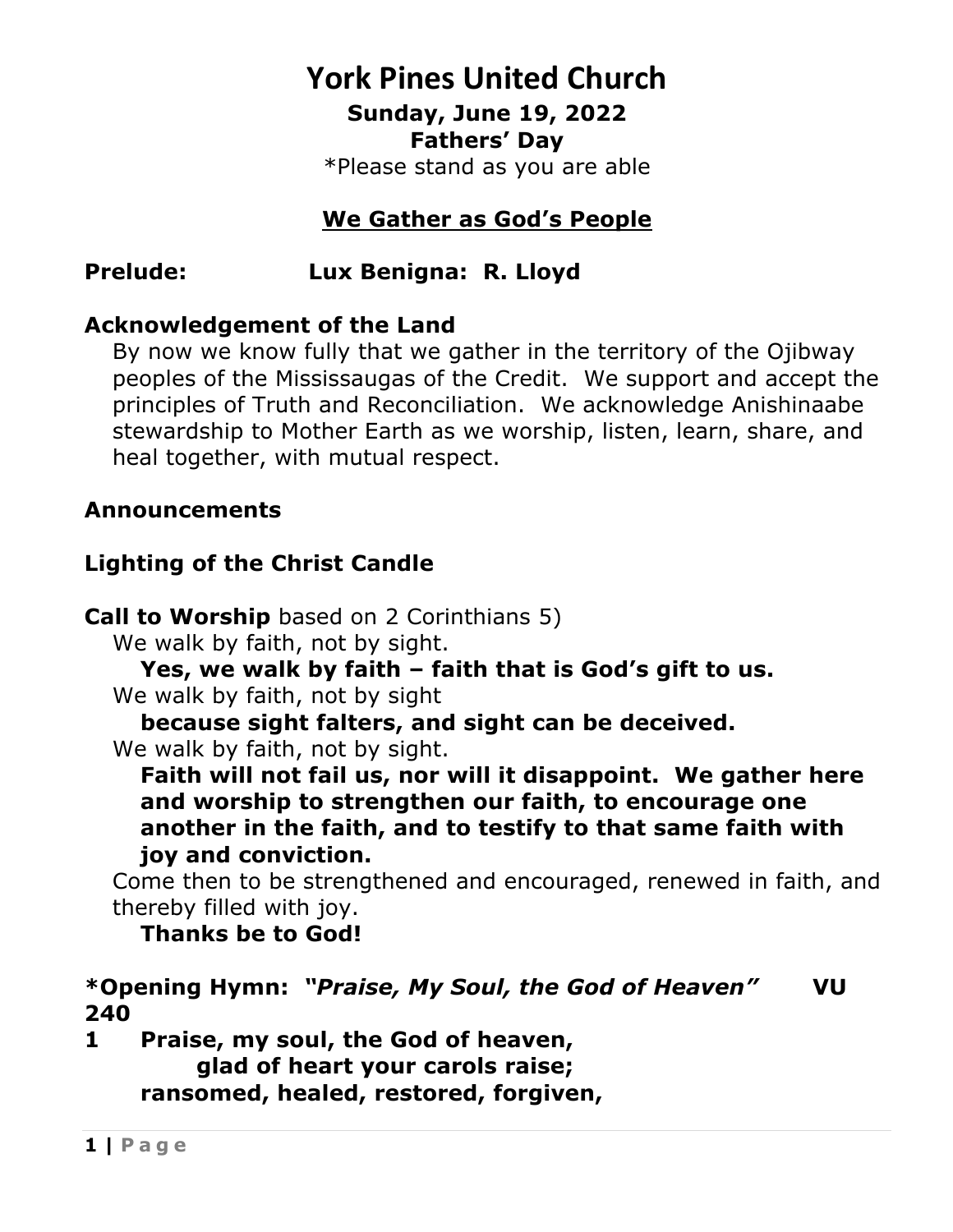**who, like me, should sing God's praise. Hallelujah! Hallelujah! Praise the Maker all your days!**

- **2 Praise God for the grace and favour shown our forebears in distress; God is still the same forever, slow to chide and swift to bless. Hallelujah! Hallelujah! Sing our Maker's faithfulness!**
- **3 Like a loving parent caring, God knows well our feeble frame; gladly all our burdens bearing, still to countless years the same. Hallelujah! Hallelujah! All within me, praise God's name!**

**4 Frail as summer's flower we flourish; blows the wind and it is gone; but, while mortals rise and perish, God endures unchanging on. Hallelujah! Hallelujah! Praise the high eternal one.**

**5 Angels, teach us adoration, you behold God face to face; sun and moon and all creation, dwellers all in time and space. Hallelujah! Hallelujah! Praise with us the God of grace!**

**Opening Prayer**

**Response:** *"Take, O Take Me as I Am"* **MV 85 Take, O take me as I am; summon out what I shall be; set your seal upon my heart and live in me.**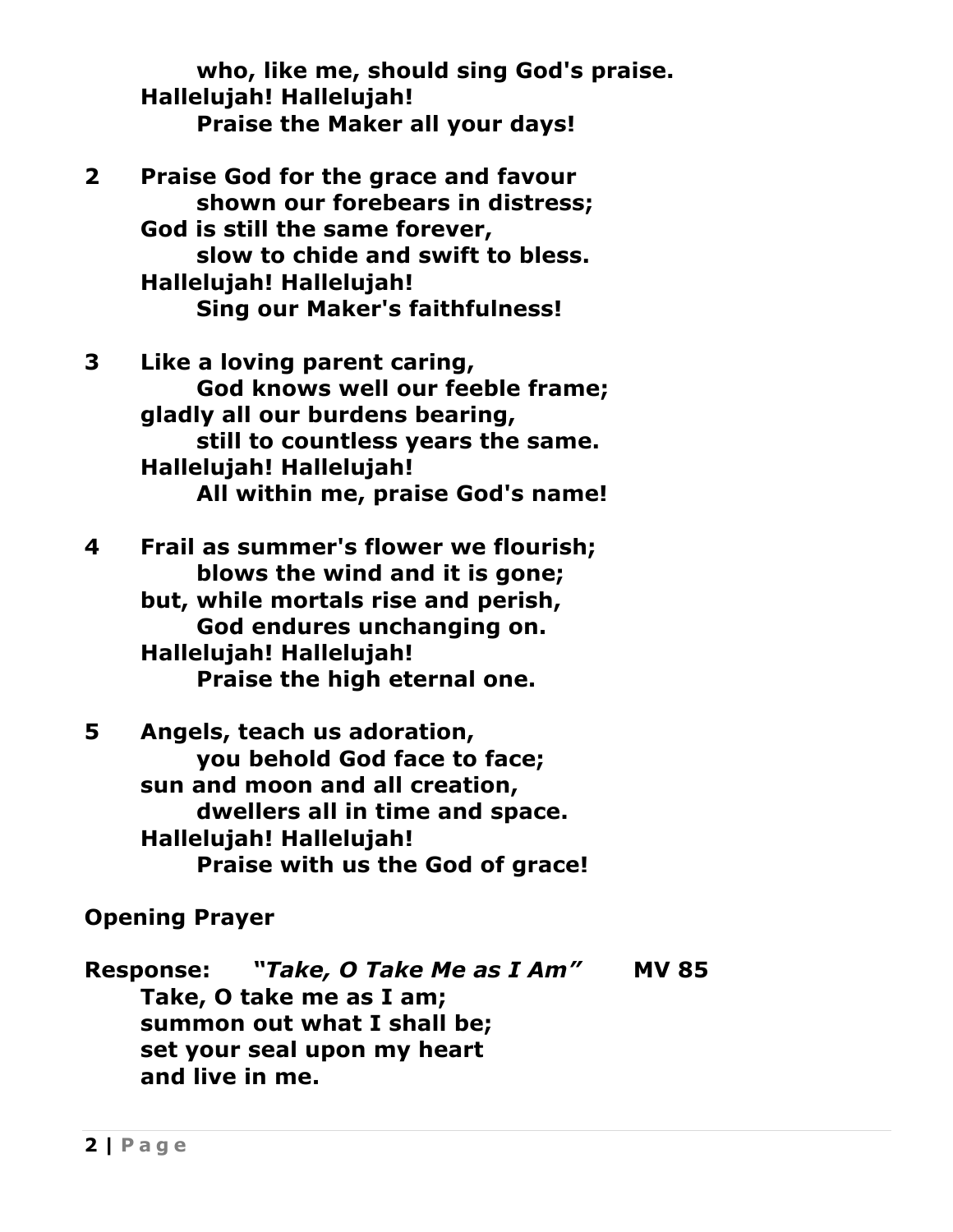Response: "Don't Be Afraid" MV 90 **Don't be afraid. My love is stronger, my love is stronger than your fear Don't be afraid. My love is stronger and I have promised Promised to be always near. \*Affirmation of Faith: New Creed We are not alone, we live in God's world. We believe in God: who has created and is creating, who has come in Jesus, the Word made flesh, to reconcile and make new, who works in us and others by the Spirit. We trust in God. We are called to be the Church: to celebrate God's presence, to live with respect in Creation, to love and serve others, to seek justice and resist evil, to proclaim Jesus, crucified and risen, our judge and our hope. In life, in death, in life beyond death, God is with us. We are not alone. Thanks be to God.**

**Ministry of Music: Jesu, Jesu, Fill Us with Your Love: are. L. Larson**

### **We Listen for the Word of God**

### **Prayer for Illumination**

### **Scripture Readings**

2 Corinthians 5: 6-10, 14-17 Mark 4: 26-34

The Word of God for the People of God. **Thanks be to God.**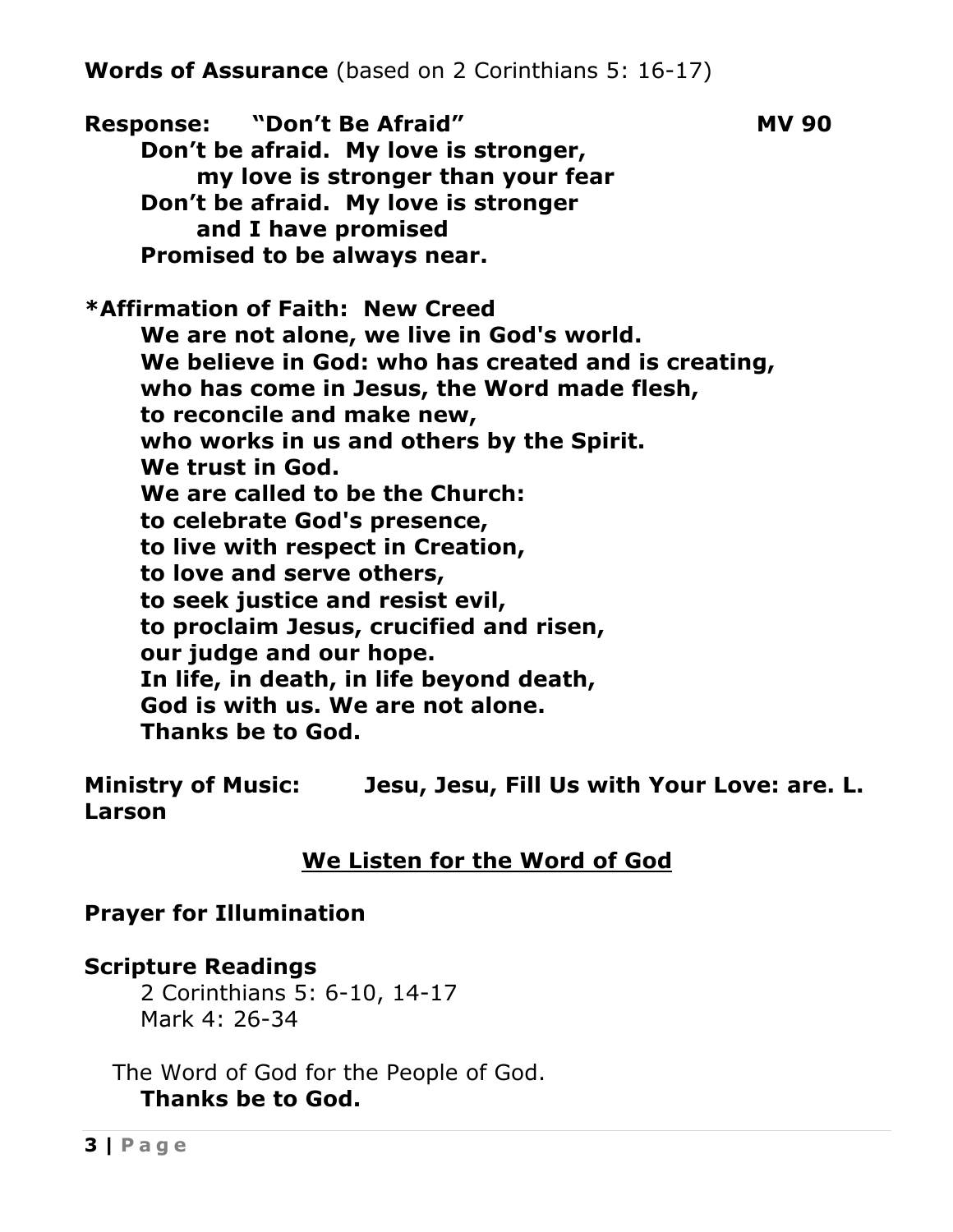**Sung Response: "Holy Sacred Spirit" (Sung twice) MV 15 Holy sacred Spirit, breathe your breath on us. Holy sacred Spirit, breathe your life in us.**

**For the Child in All of Us**

**\*Hymn:** *"Jesus, Teacher, Brave and Bold"* **VU 605 1 Jesus, teacher, brave and bold, let us serve you, young and old. Let us faith-filled workers be, all around, your wisdom see. Let us play and dance and sing, your goodness find in everything.**

**2 Jesus, friend, so strong and true, show us good, brave work to do. Show us those who need a friend, all things broken help us mend. Free our minds and stretch our care, teach us to serve you everywhere.**

**Reflection: "***You Really Need to Be There!***" The Rev. Bruce J. Roffey**

**Music for Silent Reflection**

**\*Hymn:** *"Love Divine, All Loves Excelling"* **VU 333 1 Love divine, all loves excelling, joy of heaven to earth come down, fix in us thy humble dwelling, all thy faithful mercies crown. Jesus, thou art all compassion, pure, unbounded love thou art; visit us with thy salvation, enter every trembling heart.**

**2 Come, almighty to deliver; let us all thy grace receive; suddenly return, and never,**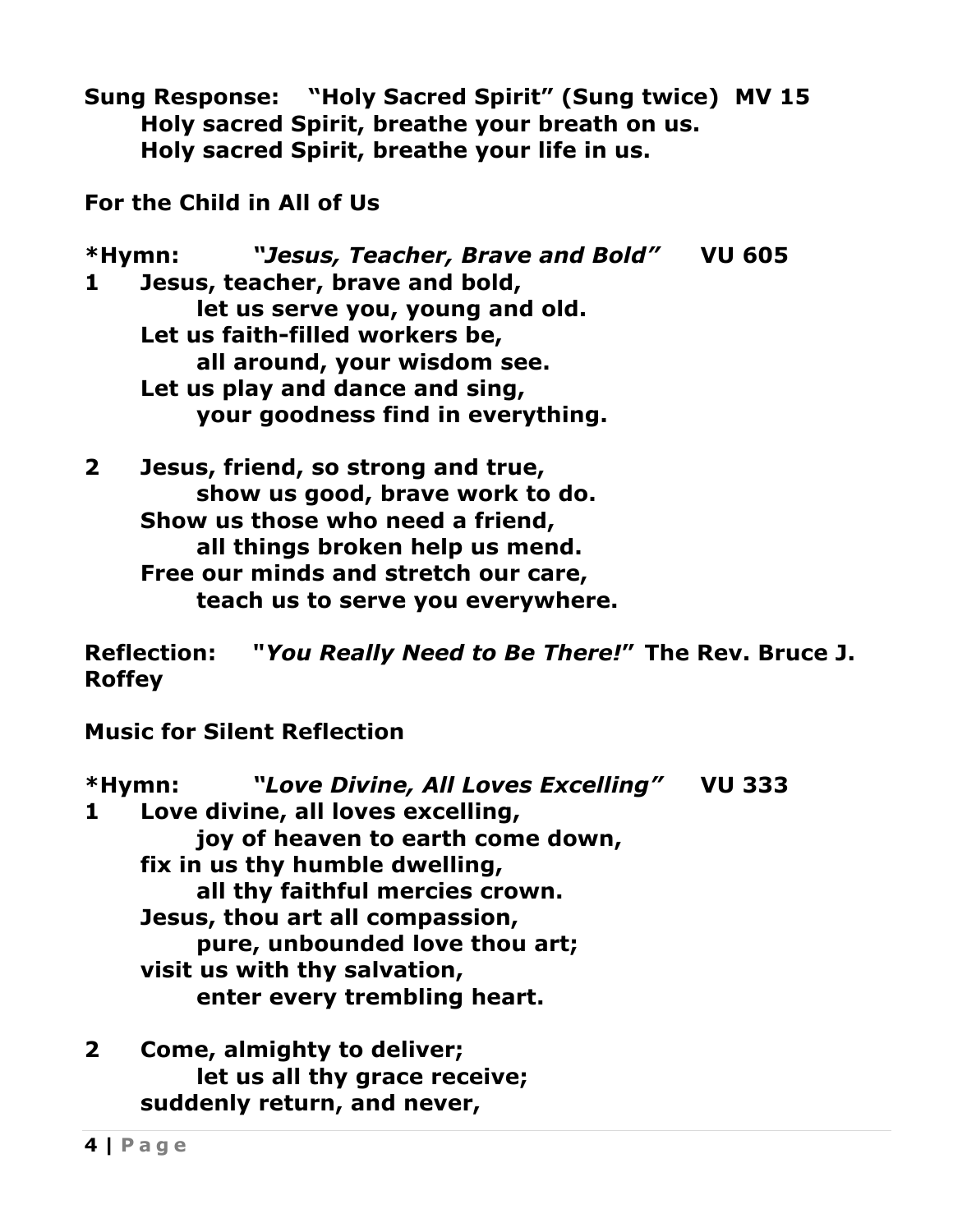**nevermore thy temples leave. Thee we would be always blessing, serve thee as thy hosts above, pray, and praise thee, without ceasing, glory in thy perfect love.**

**3 Finish, then, thy new creation; pure and spotless let us be; let us see thy great salvation perfectly restored in thee, changed from glory into glory, till in heaven we take our place, till we cast our crowns before thee, lost in wonder, love, and praise. We Respond to God's Word**

**The Offering of our Gifts and Ourselves**

**\*Offertory: :"In Gratitude and Humble Trust" 544VU In gratitude and humble trust we bring our best today to serve your cause and share your love with all along life's way. O God, who gave yourself to us in Jesus Christ, your Son, teach us to give ourselves each day until life's work is done.**

**\*Offertory Prayer** 

**Prayers of the People**

**The Lord's Prayer** *(sung)* **VU 959 Our Father in heaven, hallowed be your name. Your kingdom come, your will be done, on earth as in heaven. Give us today our daily bread. Forgive us our sins, as we forgive those who sin against us. Save us from the time of trial and deliver us from evil, for the kingdom, the power, and the glory are yours,**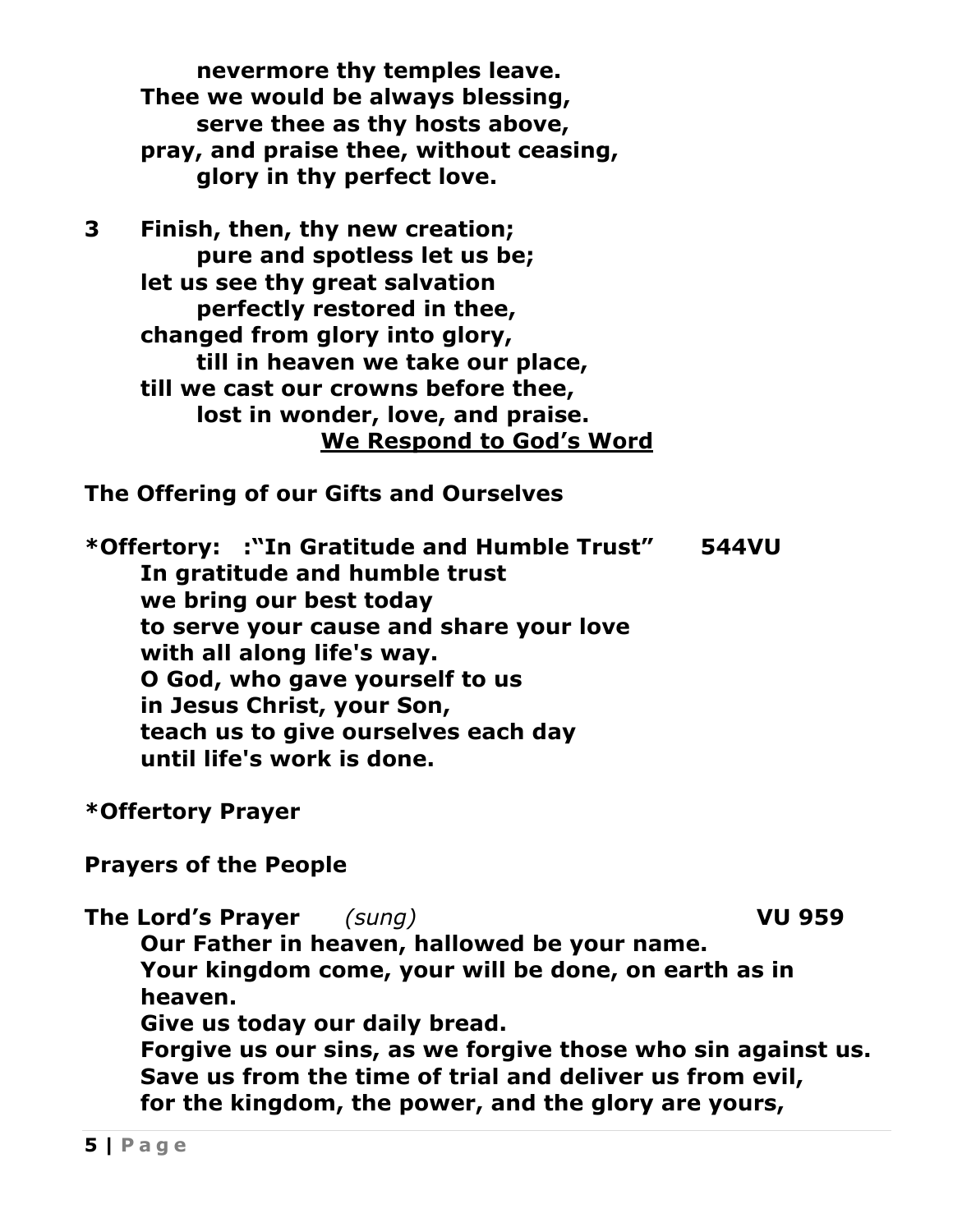**now and forever. Amen.**

### **We Go Forth to Love as Christians in the World**

**\*Closing Hymn: "For the Fruit of All Creation" VU 227 1 For the fruit of all creation, thanks be to God. For the gifts to every nation, thanks be to God. For the ploughing, sowing, reaping, silent growth while we are sleeping, future needs in earth's safekeeping, thanks be to God.**

- **2 In the just reward of labour, God's will is done. In the help we give our neighbour, God's will is done. In our worldwide task of caring for the hungry and despairing, in the harvests we are sharing, God's will is done.**
- **3 For the harvests of the Spirit, thanks be to God. For the good we all inherit, thanks be to God. For the wonders that astound us, for the truths that still confound us, most of all that love has found us, thanks be to God.**

### **Blessing and Sending Forth**

**\*Choral Prayer: "Go Now In Peace" Go now in peace. Never be afraid. God will go with you each hour of every day. Go now in faith, steadfast, strong and true. Know He will guide you in all you do. Go now in love, and show you believe. Reach out to others so all the world can see. God will be there watching from above. Go now in peace, in faith, and in love.**

### **Postlude: Middlebury: D.M. Dicie**

(Please remain silently seated for the postlude.)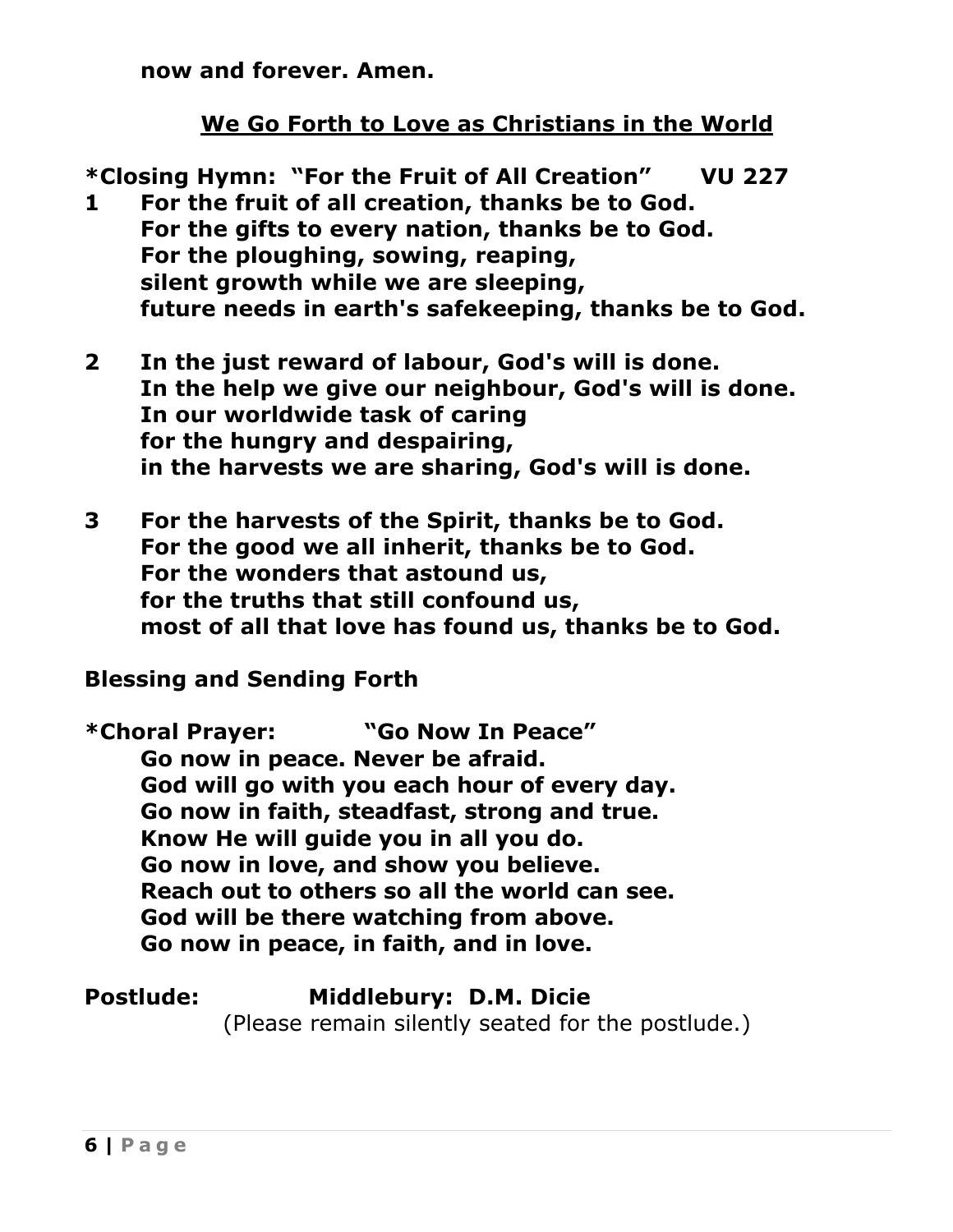#### **ANNOUNCEMENTS**

#### **Worship services**

York Pines UC worships at  $11:00$  in-person on June  $26<sup>th</sup>$ . The August worship services will be a 10:00 rotating through the three York United Ministries churches. Worship Schedule follows:

| Date                       | June 26 <sup>th</sup>                                      | August 7 <sup>th</sup>   | August 14th              | August 21 <sup>st</sup>           |
|----------------------------|------------------------------------------------------------|--------------------------|--------------------------|-----------------------------------|
| Preacher                   | Children's<br>Time - Ted<br>Anderson<br>Rev. Andrew<br>Lee | Rev. Andrew<br>Lee       | Rev. Bruce<br>Roffey     | Rev. Bruce<br>Roffey<br>assisting |
| Location                   | <b>York Pines</b>                                          | New Hope                 | King City                | <b>York Pines</b>                 |
| Church Year                | Third after<br>Pentecost                                   | Ninth after<br>Pentecost | Tenth after<br>Pentecost | Eleventh after<br>Pentecost       |
| <b>UCC/YUM</b><br>calendar | Indigenous<br>Sunday                                       | Environment<br>Sunday    |                          |                                   |
| Liturgical<br>Colour       | Green                                                      | Green                    | Green                    | Green                             |

#### **York Pines and YUM Calendar**

No worship service in July and will resume in August, gathering in person at New Hope United Church.

Most of other ministries such as pastoral visitations, youth programs, updating educational videos, etc. are operating.

#### **Coffee Hour**

A volunteer is needed to make coffee and tea for June. Instructions will be provided, and bringing treats is NOT a requirement. Please let Christine Gunter know if you can help. Thanks to the Wilsons for doing it in April and May!

#### **York Pines Book Club**

Check out the list of suggested books to read over the summer. The next Book Club meeting will be on Wed., Sept. 21 at 7:00 pm. Book discussed will be The Thursday Murder Club by Richard Osman- Retirement Humour. Facilitator: Brenda Walker

#### **Vision Day for the YES (Youth Enrichment on Saturday/Sunday) Program**

**7 | Page**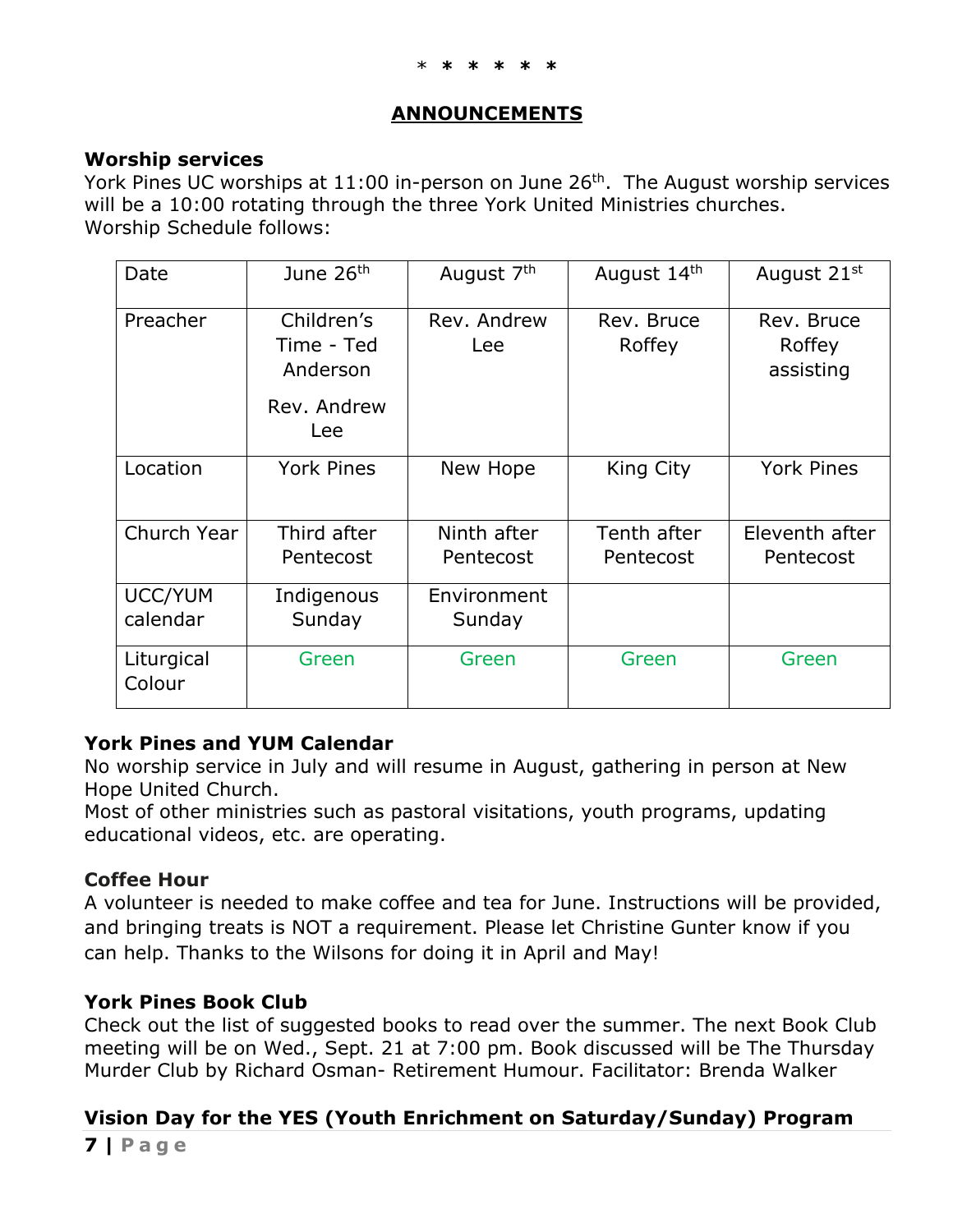The first parental gathering will be happening on June 25<sup>th</sup> (Sat.) at the North Maple Regional Park: 11067 Keele St, Maple, ON L6A 1S1. It has built-in washrooms, fixed tables with canopy, and ample free parking. Please save the day for our next generation. After potluck lunch, the adult group will share our thoughts while our YAYA will have time to walk the trail or play some games. The picnic is not limited to YAYA+, so please come out to the park and enjoy the time of gathering. You may bring your lawn chairs or blankets to sit. The details will be noted. All generations are welcomed. For participation and any questions, please contact Rev. Lee.

#### **Indigenous Sunday and Lunch**

YPUC will celebrate Indigenous Sunday on June 26<sup>th</sup>. Ted Anderson will share his story in Children's Time. After service, we will have sandwiches outside after the service. Subway sandwiches and other snacks will be prepared. Please bring your lawn chair. A donation basket will be placed.

#### **Korean Peace Appeal**

The United Church of Canada is asked to collect 10,000 signatures to this global campaign. Let's make it happen. Please sign your name for the appeal in the narthex.

#### **In-Person Pastoral Counselling and Visitation**

Rev. Lee offers pastoral counseling and visitation. Please contact Rev. Lee (leeky3@mcmaster.ca) to make an appointment.

#### **Offering**

Thank you for sending your offerings to the church. Your offerings support the ministry of the church and have been much appreciated. Please mail a cheque to your church directly, or make an e-transfer to the church email address.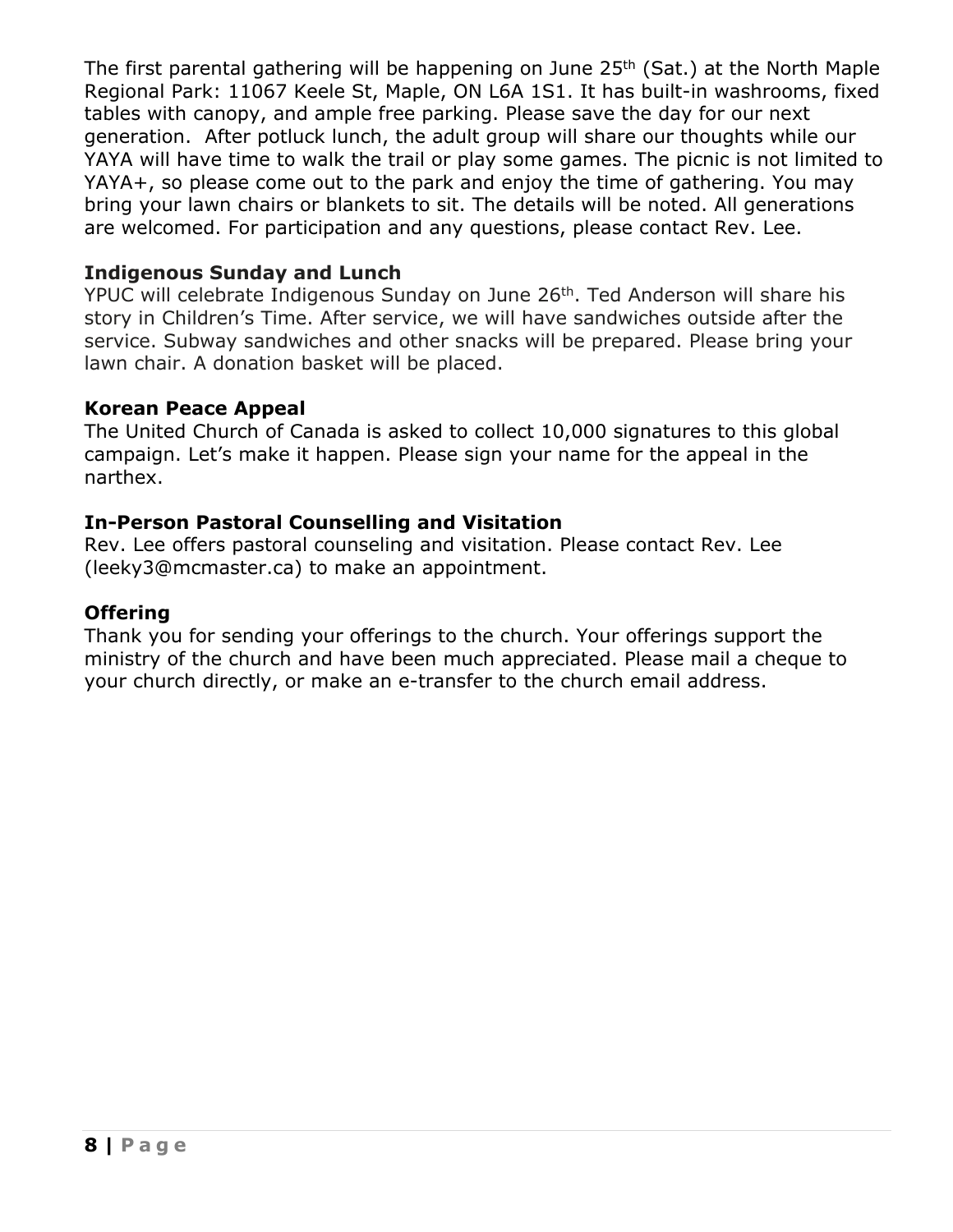## **Minute for Mission**

# "Now I can satisfy the needs of my family and supply the market."



Habtamu and his family live in Ethiopia, where Habtamu farms the land he inherited from his father. Unfortunately, when the land was passed on to him, it wasn't fertile. Teams of oxen used for agriculture had eroded the soil, and the harsh sunlight meant that anything planted in it died.

Thanks to a conservation agriculture program supported by the Canadian Foodgrains Bank,\* a Mission & Service partner, Habtamu and his family learned farming techniques that reduce soil erosion, improve soil fertility, and increase productivity. For example, they are using crop by-products as a cover for their soil, preventing it from being exposed to sunlight and rainwater. The impact is incredible.

"Earlier, we were hungry and the land was infertile, but now for the last eight years we have been harvesting a good crop. I am happy we are trying to alleviate our problem, change our lives, and feed our children, "explains Yitayish, Habtamu's wife, while he proudly shows a barn full of grain.

"Before, we only had one or two grain stocks. I used to feed my children with maize I bought at the market, but now I can satisfy the needs of my family and supply the market," Habtamu says.

Your generosity through Mission & Service supports the Canadian Foodgrains Bank. This is one of the many ways your gifts help end hunger.